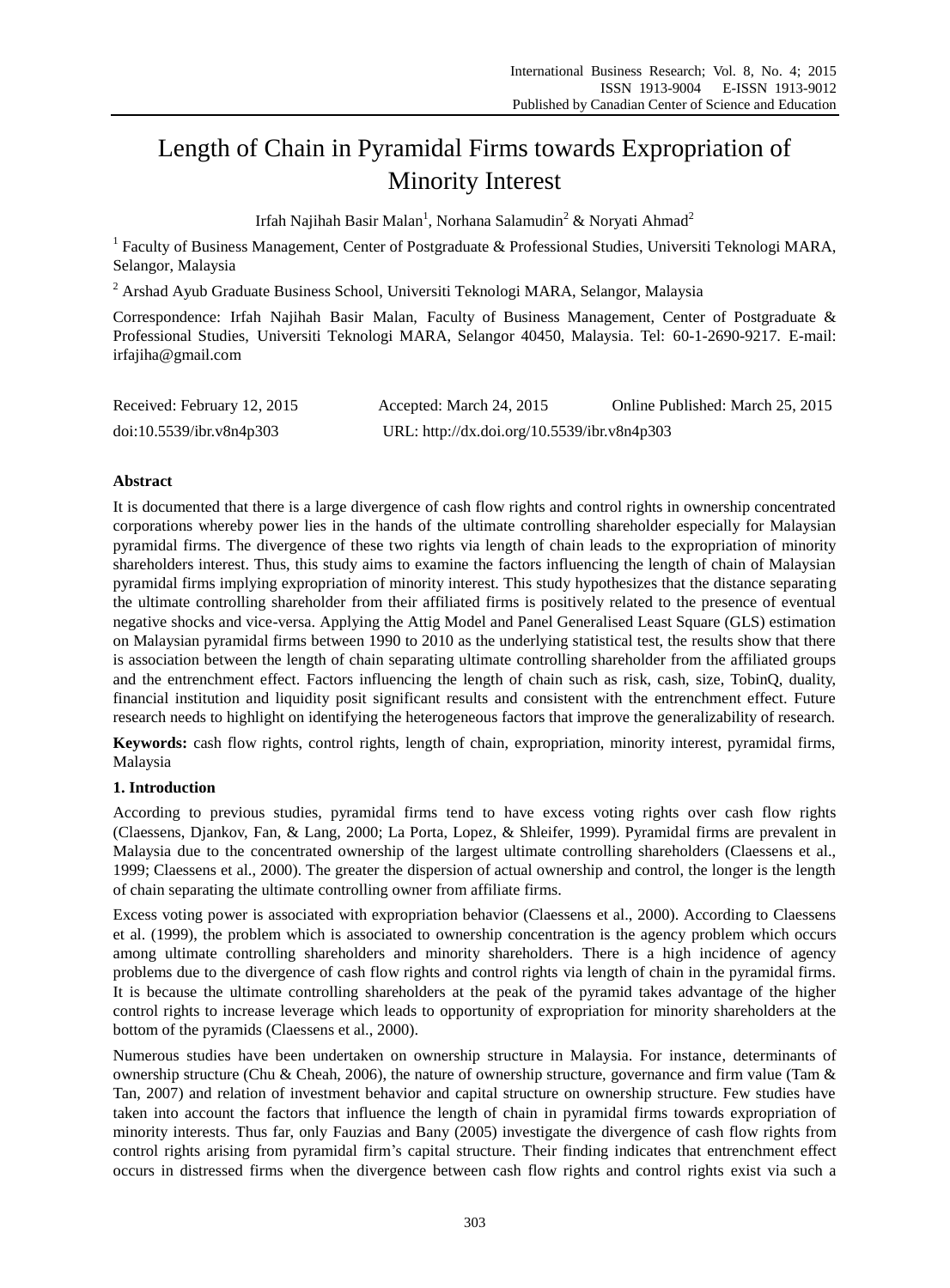#### structure.

This present study provides additional insight on the length of chain factors among Malaysian pyramidal firms. Although much has been written on the issues of pyramidal structure, empirical research in this area has been less forthcoming in developing countries particularly Malaysia. This study is very important and need to be explored as Malaysian pyramidal firms have high ownership concentration in the hands of ultimate controlling shareholders, where the risk of expropriation of minority shareholders is severe (Claessens et al., 1999). This study selects pyramidal firms as a sample in analyzing the factors that influence the length of chain towards expropriation of minority interest. Pyramidal firm is considered as unique concentrated business environment from other categories of ownership structure (Fauzias & Zunaidah, 2007). It is because dilution and exacerbation of ultimate controlling owner misconduct are more pronounced resulting from the length of ownership chain in a pyramidal firm. This study focuses on a specific country study which is Malaysia to provide a better understanding in emerging countries. Even though analyzing a single country's firms could be regarded as a limitation for this study as the consequences may not be transferable to other institutional environments, but single-country studies facilitate the author to overcome a problem associated with multicountry studies. So, concentration on a country helps to control for different factors that influence studies across countries, therefore providing a deeper understanding of the issues being examined.

The motivation for this study comes from the findings of Attig, Fischer and Gadhoum (2003) and Claessens et al. (2000) who focus on the phenomenon of actual ownership and control in pyramidal firms and dilution of minority interests which brings a negative effect on Asian firms' value. Previous study by Claessens et al. (2000) on the other hand shows that the level of control which the Asian pyramidal firms have over the Asian economies is significant. For example, the East Asian pyramidal firms control 80% of the East Asian economies, as computed in terms of total corporate assets. For Malaysian case in particular, pyramidal firms control 28% of the value of listed corporate assets. Their studies also find that Malaysia has the third highest concentration of control after Thailand and Indonesia. So, this study tries to answer the issue of whether there is an indication of expropriation of minority interest among Malaysian pyramidal firms by analyzing the possible factors that influence the length of chain. In this sense, the longer the length of chain of a pyramidal firm, the higher the probability of expropriation of the firm especially at lower levels.

The rest of the study is organized in the following manner. The next section presents related previous studies and hypothesis testing development. The following section discusses methodology. Data analysis section provides discussion of the findings. Final section contains conclusion.

## **2. Literature Review**

#### *2.1 Pyramidal Structure and Length of Chain*

A pyramidal structure is a group of firm affiliation to pyramid whose exhibits a top-down chain of control. According to Attig et al. (2003), a firm is regarded as pyramidal affiliated firms if it is controlled via a pyramidal structure and has at least one intermediary firm in its ownership chain. Basically, the ultimate controlling owners are placed at the peak of the pyramid with successive layers of firms below. A direct result of the pyramidal structure is a divergence of actual ownership, or cash flow rights, from voting power or control rights, specifically for firms placed in the bottom tier of the structure (Claessens, Diankov, & Lang, 2000). Cash flow rights portray owner's actual ownership in a firm (Claessens et al., 2000b). Chapelle (2005) defines control is subject to the majority voting rule where the control ratio of a shareholder is gained by dividing the share of control he can exercise either directly or indirectly in a firm, by the percentage of shares he actually possesses in that firm. Logically, owners' control rights in a firm should be represented by the owner's cash flow rights that arise from his actual investment. But because of the pyramidal structure effect, these two rights may not be equal.

The divergence of these two rights in pyramidal structure contributes to agency problem among ultimate controlling shareholders and minority shareholders. According to Cronqvist and Nilsson (2003), since the ultimate controlling shareholders own substantially higher control rights than cash flow rights that they control in pyramidal firms, they tend to make decisions for their own private benefit. This phenomenon shows that non-aligned interest between both parties contributes to agency problem arising from concentrated ownership with cash flow rights and control rights diversion.

Almeida and Wolfenzon (2006) also agree that pyramidal structure is created to split cash flow rights from control rights because it has some degree of divergence between these two rights. Faccio and Lang (2002) examines Western European Corporations and reveals that pyramidal structure shows the dominant mechanism to enhance control. In the case of Malaysia, pyramids account for 39.3% of total listed firms (Claessens et al.,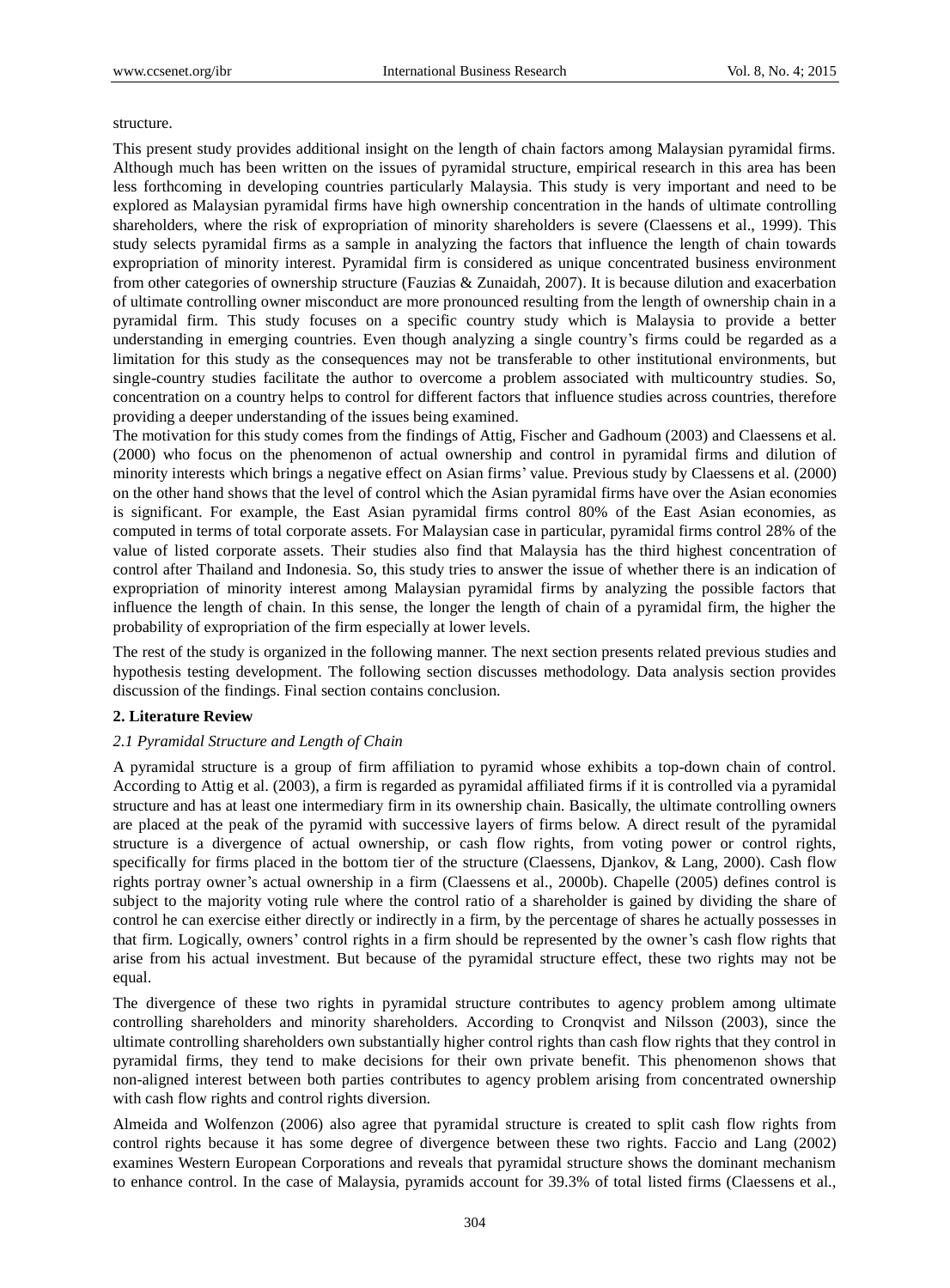1999). This indicates that pyramidal structures are the most prevalent method to enhance control employed by most Malaysian corporations.

Due to prevalent pyramidal structure practice, a portion of large Malaysian firms are controlling more entities beyond their level of ownership in each firm (Khatri, Leruth, & Piesse, 2002). It can be illustrated clearly as follows. For instance, the ultimate controlling owner owns 10% of the stock of a publicly traded firm A, which in turn has 30% of the stock of firm B. It is then said that the ultimate controlling owner controls 10% of firm B; the weakest link in the control chain (La Porta et al., 1999). In contrast, the ultimate controlling owner only owns about 3% of the cash flow rights of firm B, the product of the two ownership stakes along the chain. Thus, the control right posits higher than cash flow rights in the pyramidal structure.

In aspects of length of chain, the pyramidal structure can be in the form of two tiers, three tiers and it may go up to several number of tiers or layers. So, the longer the length of chain of a pyramidal structure, the probability of expropriation of the firm at the lower level is higher. In other words, the length of chain within the pyramidal structure contributes to form an impervious veil behind which ultimate controlling owners engage in expropriating behavior. According to Bunkanwanicha and Wiwattankantang (2008), firms are placed in different tiers in the pyramidal structure to provide a specific purpose. For example, those firms at the lower tiers in the pyramidal structure are used to undertake riskier investments that may generate large cash flow but those firms in the upper layers are used to absorb the positive outcomes from the successful investments undertaken by the affiliates.

Affiliates with large dividend payout, liquid stocks and high debt ratio would be placed in the layer near the ultimate controlling owner while those which are large in size, risk takers and generate excess cash flow is placed at the bottom tier of the pyramidal structure (Attig et al., 2003). So, to examine the factors that influence the length of chain separating the ultimate controlling owner from the affiliates, cash flow rights to control rights ratio is the proxy used for this study. The ultimate controlling owner' cash flow right to control right ratio is highly associated with the number of layers separating the ultimate controlling owner from his affiliated firms and these determinants will be examined to indicate whether they reflect the proposition. In this case, the ratio accounts for the spread between the ultimate control and ultimate ownership (Attig et al., 2003).

Most of the studies have been done on pyramidal structure in the viewpoint of divergence of ownership and control (Claessens et al., 2000a; La Porta et al., 1999, 2000a), correlation between firm performance and ownership structure (Baek, Kang, & Park, 2004; Hughes, 2009; Lemmon & Lins, 2003), tunnelling effect of pyramidal structure (Cheung, Rau, & Stauraitis, 2006; Friedman, Johnson, & Mitton, 2003; Riyanto & Toolsema, 2008) and other aspects. However, this study empirically examines in the Malaysian context the factors that influence the length of chain in pyramidal firms towards expropriation of minority interest. Empirical test on this governance issue is still relatively limited especially in Malaysian corporate scene, thus an extensive analysis in this direction is warranted. The authors only focus on pyramidal structure because it is the most pronounced mechanism in the discrepancy of cash flow rights and control rights which stimulate weaker dilution of minority shareholders interest. This study differs from previous researches which uses a unique and extensively data set of pyramidal firms. The amount of data in this study enables estimating an actual scenario specifically in Malaysia. It is expected that the study will give some insights on the governance subjects in the developing countries such as Malaysia. So, the highlighted issue might abridge gap in comprehending the factors that influence the length of chain in pyramidal firms towards dilution of minority shareholders' interests.

#### *2.2 Excess Control Rights and Minority Shareholder Expropriation*

The wedge between the ultimate controlling shareholders's cash flow rights and control rights is known as excess control rights (Claessens et al., 2000). Meanwhile, expropriation of minority interest is subject to the power misuse by large ultimate controlling shareholders in order to obtain control and generate their own interests (empire building) at the expense of minority shareholders (Shleifer & Vishny, 1997). In firms with actual ownership and control spread, pyramidal firms allow higher control rights over cash flow rights. Thus, the control right concentration enables the ultimate controlling shareholders to tunnel corporate resources for personal benefits with no regards to minority shareholders in lower level firms by appointing directors they preferred and making decisions on issuance of securities even though their ownership is smaller (Attig, 2007).

Numerous literatures have shown that control rights concentration exists in countries across the world. For instance, La Porta et al. (1999) study corporate ownership on 27 countries around the world. They report that large ultimate controlling shareholders often establish power over firms despite having minimal cash flow rights. Meanwhile, other studies by Bebchuk, Kraakman and Triantis (2000) state how shares of pyramidal ownership firms can be used to gain control of voting rights that are well in excess of cash flow rights. As a result of this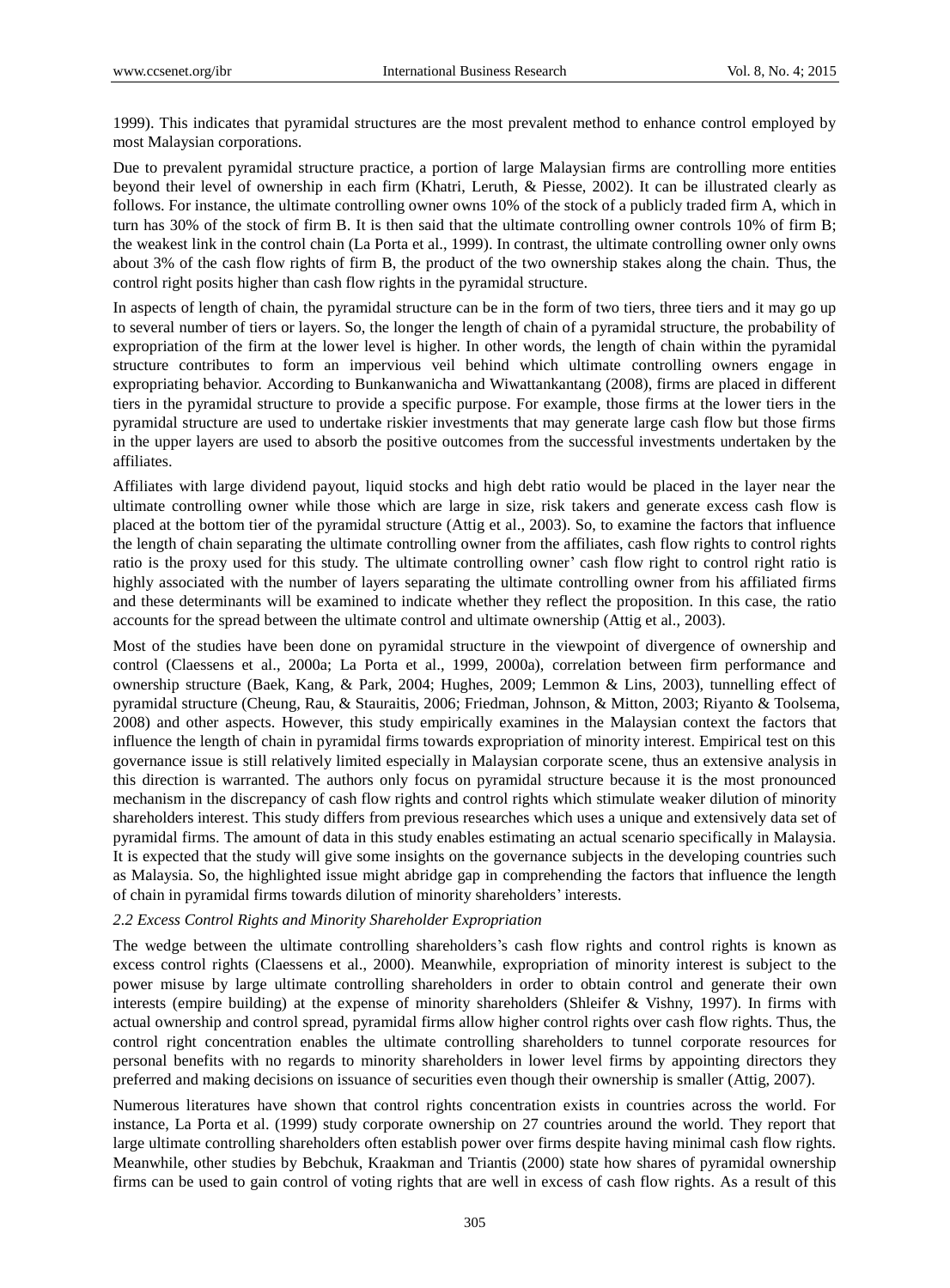divergence, ultimate controlling shareholders can use the control granted by high voting rights to engage in expropriating behavior towards minority shareholders; however, as the divergence magnitude increases, the ultimate controlling shareholders' cash flow rights turn to decrease. Thus, they able to enjoy all of the private benefits of control while internalizing only a small fraction of the costs. Bebchuk et al. (2000) also argue that high diversion level between cash flow rights and control rights increases the risk of minority shareholder expropriation because it gives the ultimate controlling shareholder both the power and the incentives to derive private benefits of control.

Empirical studies investigating the control rights excess in relation with minority shareholder expropriation are increasing in number. Studies on the emerging markets, mostly Asian countries, provide strong evidence with respect to the adverse implication of excess control rights on minority shareholder expropriation (Baek et al., 2004; Claessens et al., 2002; Joh, 2003; Lemmon & Lins, 2003; Lins, 2003; Mitton, 2002). Based on Villalonga and Amit (2006) studies on a sample of Fortune 500 firms, they depict that ownership concentration is positively associated with higher profitability, whereas control-enhancing mechanisms such as pyramidal structure posits higher risk of minority shareholder expropriation and ultimately leads to firm devaluation. Meanwhile, Bozec and Laurin (2004) who researched the largest Canadian publicly-listed firms, demonstrate that excess control rights negatively influence firm performance as well as exacerbate the risk of expropriation of minority shareholders' interests when the ultimate controlling shareholder's share of the equity (cash flow rights) is small. The findings of Bozec and Laurin (2008) suggest that this negative relationship is even stronger whenever the firm creates high free cash flows. Other study by Attig et al. (2004) also reports the same findings. They also agree that the dilution of minority shareholders' interests as well as firm performance might be affected due to the firms with ultimate controlling shareholders own substantially more control rights.

So, it can be conjectured that when concentration of ownership exists, the length of chain as well as divergence of ownership and control becomes a vital issue. It is because the possibility for the risk of expropriation towards minority shareholders' interests is higher when the firms with ultimate controlling shareholders have excess control. Due to the concern of wedge between cash flow rights and control rights, most of the researchers have studied such relationship on various aspects such as legal (La Porta et al., 1999; 2000), methods of enhancing control (Faccio & Lang, 2002) and corporate leverage (Du & Dai, 2005; Fauzias & Bany, 2005). However, there are relatively few studies on the length of chain in pyramidal firms especially in Malaysia. So, this study intends to examine the length of chain factors in pyramidal firms towards expropriation of minority interest. This study fills the gap in literature by investigating the length of chain data among Malaysian pyramidal firms. The results offer valuable evidence for the capital market in Malaysia. In addition, the research results generated from study conducted in other countries may not be the similar as the research results produced from analysis done locally. The sign and strength of the coefficients and the importance of the variable may vary due to the uniqueness of the Malaysian public listed firms' especially pyramidal structure and the different government and institutional setting here. It is useful to conduct research to substantiate this relationship in this country. In doing research on Malaysian pyramidal structure, this study reduces the country gap in pyramidal structure worldwide studies.

Following prior researches (Claessens et al., 2002; La Porta et al., 1999), this study focuses on the ultimate controlling shareholder rather than the immediate controlling shareholder. This is because according to Bozec and Laurin (2008), for pyramidal firms in Canada identifying an immediate controlling shareholder is insufficient for defining corporate ownership structure. Hence, when the principal shareholder of a firm is another corporate entity, the authors find the principal shareholder of that entity, and so on, until the authors find the ultimate controlling shareholder. The principal shareholder is described as the shareholder that holds at least 10% of the control rights. The authors manually collect the ultimate shareholder's control rights (CR), his cash flow rights (CFR) and the gap between his voting cash flow rights and control rights.

The following example will exemplify the process. Suppose that a family owns 40% of the shares of a publicly-traded firm A, which in turn owns 30% of the equity of firm B. In this case, the family would be identified as the ultimate controlling shareholder of firm B. The family is supposed to control indirectly 30% of the control rights in firm B (i.e., the weakest link in the chain of control rights) and about 12% of the cash flow rights (i.e., the product of 40% and 30%). In this example, the magnitude of the divergence between cash flow rights and control rights would be 0.18, that is, the percentage of control rights less the percentage of cash flow rights  $(0.30 - 0.12 = 0.18)$ .

#### *2.3 Research Hypothesis*

Ultimate controlling owners organize the pyramid structure in order to utilize the default options value and create opportunities for private benefits expropriation. Specifically, the authors conjecture that ultimate controlling owners expand strategies whereby they combine their cash flow rights, control rights and distance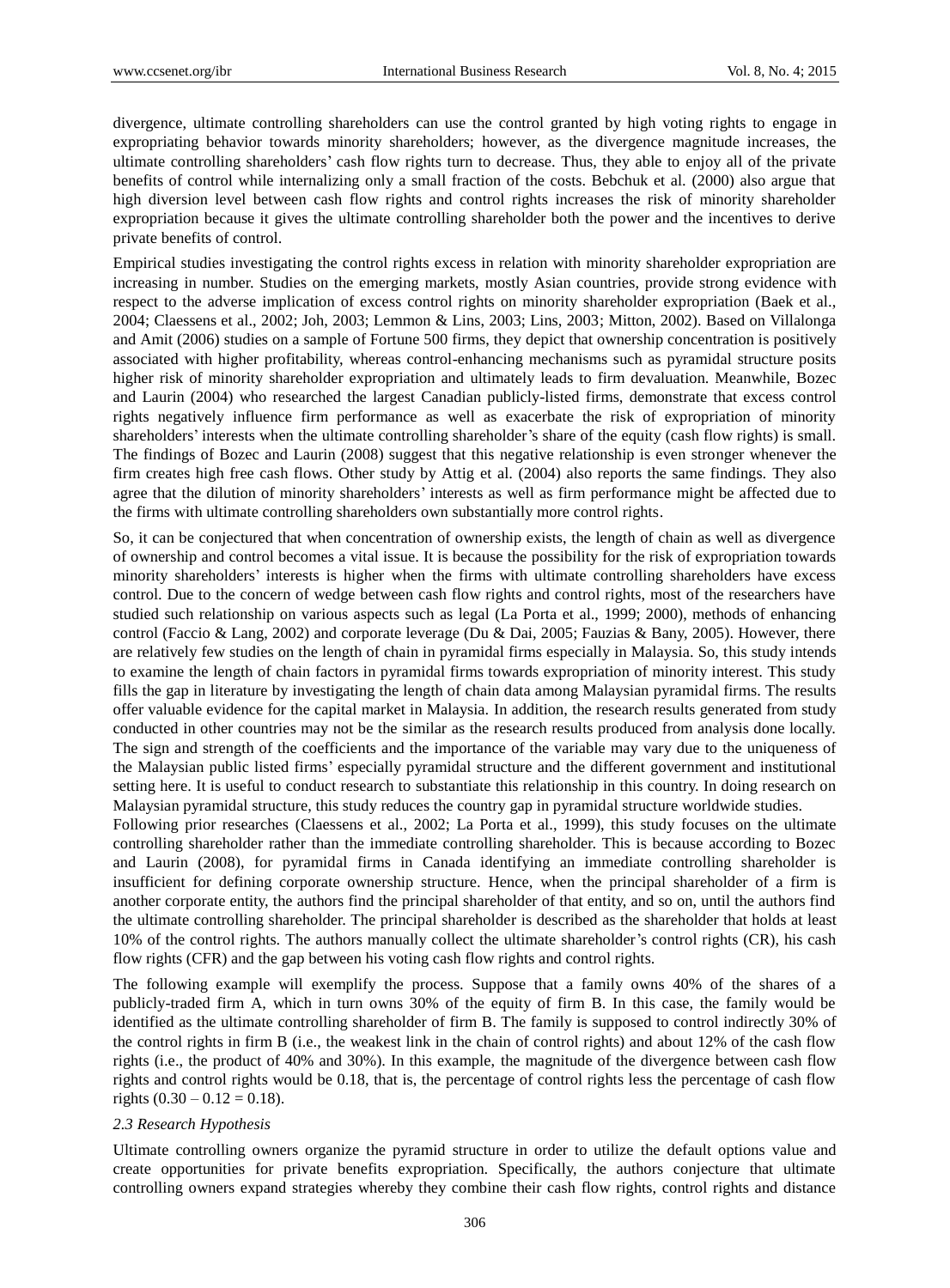from affiliates with a view to minimize their sensitivity to negative shocks and maximize their sensitivity to positive shocks. Positive shocks refer to either capital or dividend gains or other forms of economic and non-economic rents. Meanwhile, negative shocks may refer to corporate value loss or dividend cut which caused by aggressive risk taking or indebtedness policies. The cash flow right over control right ratio is a proxy for the spread between ultimate control and ultimate ownership that captures the distance separating the apex from the affiliates.

Prior literature shows that affiliates with large dividend payouts, liquid stocks and high debt levels would be placed in layers that are closer to the ultimate controlling owner. However, affiliates large in size, taking aggressive risk, generate excess free cash flow and presenting means of enhancing control would be placed far down the pyramidal firm. Ultimate controlling owners generally have a preference to use minority interests' money to extract rents that secure their economic benefit. For instance, family firms at the peak of the pyramid potentially have high tendency to lobby politicians using the resources of distant affiliates, who's "profitability is relatively unimportant to them" (Morck, Stangeland, & Yeung, 2001). Thus, the general strategy of ultimate controlling owners should be to distance themselves from the affiliates prone to negative shocks while keeping closer to them firms prone to positive shocks. Consequently, the hypothesis is that the distance between ultimate controlling owners and their affiliate's increases when the affiliates are prone to negative shocks and decreases when positive shocks dominate expectations depicted as follows:

 $H<sub>1</sub>$ . The distance separating the ultimate controlling owners from their affiliated firms is positively related to the *presence of eventual negative shocks and negatively related to the presence of positive shocks.*

*H1a: The distance between the ultimate controlling owner and affiliates increases when affiliates are prone to negative shocks.*

*H1b: The distance between the ultimate controlling owner and affiliates decreases when affiliates are prone to positive shocks.*

# **3. Methodology**

# *3.1 Sample and Data Collection*

Attig model (2003) is used to assess the factors determining the distance in the ownership chain between the ultimate controlling owner and the affiliated firms. To meet the objective of the study, the interaction term between the dependent variable which is cash flow right over control right ratio and explanatory variables such as risk, cash, size, TobinQ, debt ratio, dividend payout ratio, duality, financial institution as second largest shareholder and liquidity are included to capture the degree of potential private benefit expropriation. The sample covers 136 Malaysian pyramidal firms for the period of 1990 to 2010. The data are obtained from firms listed in Main Market of Bursa Malaysia Berhad (BMB) and Datastream database. In terms of extracting ownership information, data is manually collected from firms' annual reports and OSIRIS database. Balanced panel approach and pooled Generalised Least Square (GLS) methods are incorporated to estimate the regression. Previous studies are mostly based on cross-sectional data. In this research, consistent with Zheka (2006), Black, Kim, Jang, and Park (2010), Bebchuck, Cohen, and Ferrell (2009), and Bozec, Dia, and Bozec (2010), the authors use panel data in order to capture interactions of firm-specific variables and control for any unobservable firm heterogeneity in more effectively. Meanwhile, Generalised Least Square (GLS) technique may be a more appropriate statistical approach because the serial correlation of the error terms for observations from the similar firm can cause misspecification. Hence, the GLS method provides benefit of accounting for heteroscedasticity and serial correlations (firm effect and year effect), thereby generating better estimates of model parameters (Clarkson, Li, & Richardson, 2004). All the variables studied are depicted in Table 1.

Pyramidal firms are those where at least one firm is controlled by another listed pyramidal group member. Pyramidal firms are further segregated into those at the higher tier of an ownership chain (apex) and those at the lower tier of the chain (bottom). For the purpose of this empirical analysis, only pyramidal firms with complete ownership information and other financial data are included. Pyramidal firms' data are gathered based on cash flow rights, control rights, duality function and financial institution as second largest shareholders. In this study, the authors trace actual ownership of each firm to its ultimate controlling owner which is discovered by how much control rights share (in percentage of total outstanding shares), the firm owner has. With respect to the pyramidal firms, the authors take into account the actual ownership, the control rights and the cash flow rights (CFR) to control rights (CR) ratio to capture potential dilution effects.

For the sample of pyramidal firms, the ratio of cash flow right over control right is the proxy to examine the factors that influence the length of chain in pyramidal firms towards expropriation of minority interest. Ultimate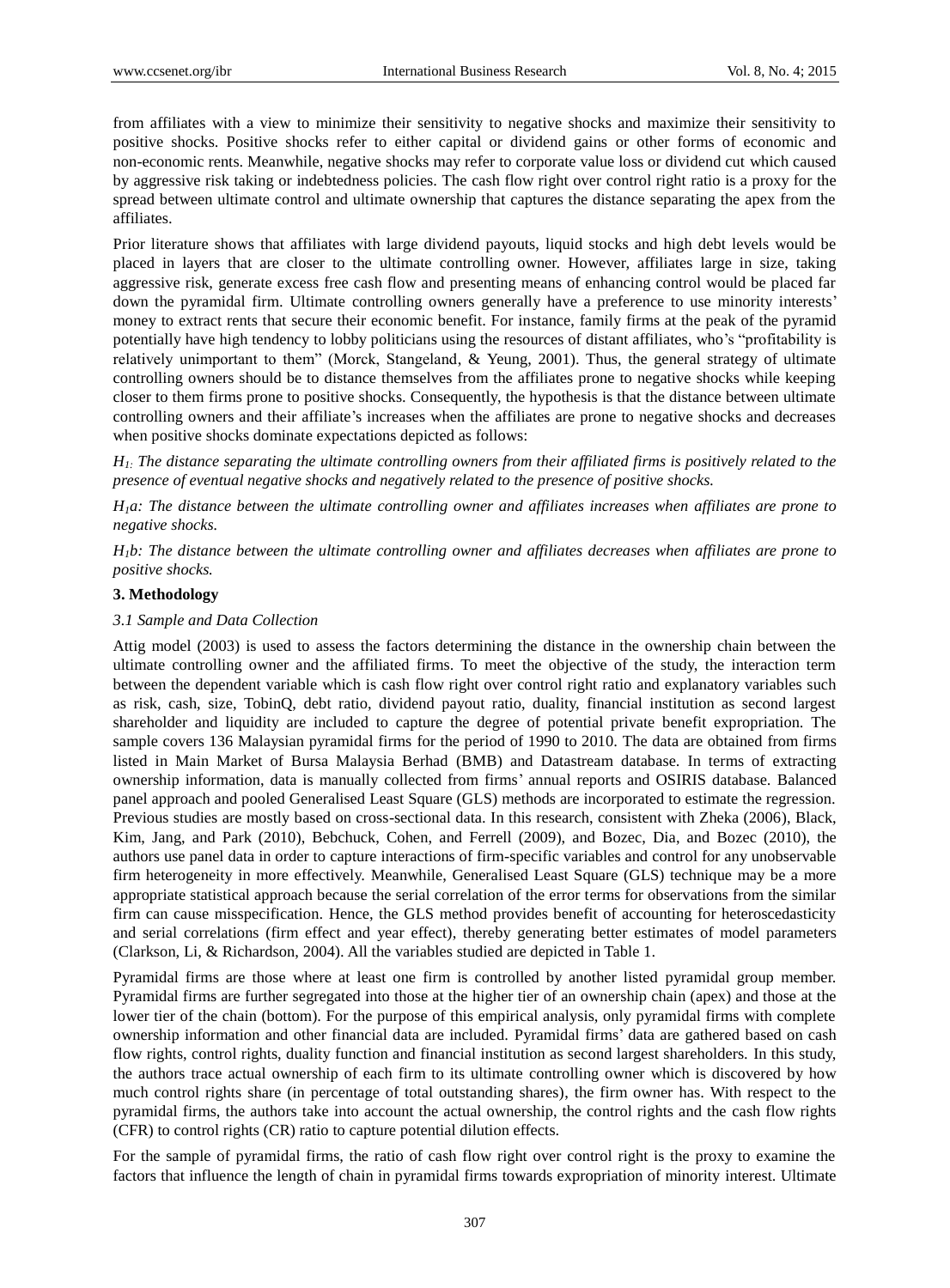cash flow rights (UCFR) is incorporated in this study. It is calculated as multiplication of ownership stake used by ultimate controlling owner along the pyramidal ownership chain. Meanwhile, ultimate control right (UCR) can be measured by sum up the weakest ownership links along the pyramidal ownership chain (La Porta et al., 1999; Claessens et al., 2002). This definition depicts the risk that ultimate controlling owner possibly loses control of shareholding chain at the point when their control rights are the lowest. The authors rely on prior studies in emphasizing the following variables that may trigger the expropriation risk of minority interest as well as firm valuation. It can be conjectured that the higher the risk of expropriation, the higher the preference of the ultimate controlling owner for personal utilities maximization. As in the studies conducted by Claessens et al. (2000) and Fan and Wong (2002), Malaysian corporations reveal high levels of concentration of control.

Debt ratio is also incorporated in the regression. Debt ratio is computed as the total debt over total assets and it is used to measure firm's financial leverage. Debt can play a positive role in motivating managers to be efficient in order to meet debt repayments (Stiglitz, 1985). In contrast, debt can also exert a negative influence on firm performance because debt repayments may sometimes force ultimate controlling shareholders to forego profitable investment projects (McConnell & Servaes, 1995). The highly levered firms are correlated with high risk. The authors also include dividend payout ratio as a factor that determines the distance in the ownership chain between the ultimate controlling owner and the affiliated firms. Dividend payout ratio represents how much earnings are distributed towards shareholders.

Size of firm is measured as the natural logarithm of total assets. Large and old firms often have more liquid trading and more diversified activities than small and young firms (Claessens et al., 2002). They also have fewer growth opportunities (Morck et al., 2002) and tend to have a numerous asset base which can be used as collateral. Large firms generally find it easier to secure external financing which are less likely to depend on bank borrowing for their financing, have lesser informational asymmetries, wider share spread and ownership profile and are more established. The authors include the log of total assets in this study to control the firm size effects on the length of chain as measured by cash flow right over control right ratio. Cash variable is also part of the regression.

The authors focus on a widely-used market-based performance measure which is Tobin's Q (see for instance, Claessens et al., 2002; Cronqvist & Nilsson, 2003; Klein, Shapiro, & Young, 2005). More precisely, the authors apply an approximation of Tobin's Q (Q)*,* which is defined as the market value of equity plus total debt divided by total assets. A high *Q* value indicates that the capital market predicts the firm to have good growth perspectives and valuable intangibles (Cronqvist & Nilsson, 2003). In this circumstance, Tobin's Q particularly captures the expected capitalized value of agency problems resulting from different ownership structures (Morck, Shleifer, & Vishny, 1988).

Standard deviation of the variances of daily stock returns is a proxy for firm risk taking policy. The other variable such as duality of CEO is also incorporated in this study. Duality of CEO exists when the chairman of the board is also the CEO of the firm. In this study, duality function is highlighted where the variable takes value of one if the chairman and CEO roles are unified; otherwise it takes a value of zero. Basically, the number of firms with role duality is higher in pyramidal firms indicating that role duality is more common. Other than that, the factor such as stock liquidity is also emphasized for the purpose of this study. In this case, the authors measure stock liquidity by incorporating the yearly average value of daily percentage Bid-Ask Spread (BASP) (Attig, Gadhoum, & Lang, 2006).

| Variables   | Description                               | Formula                                                 |
|-------------|-------------------------------------------|---------------------------------------------------------|
| Risk        | Standard deviation of daily stock returns | $SD = \sqrt{1/N} \sum_{i=1}^{n} (x_i - \mu)^2$          |
| Performance | Show the firm's performance               | (Market value of equity $+$ Total debt)/Total<br>assets |
| Debt ratio  | Measure firm's financial leverage         | Total debt/Total assets                                 |
| Cash        | Cash availability within the firm         | Natural log of cash                                     |
| <b>Size</b> | Represented by the total asset            | Natural log of total asset                              |

Table 1. Method of variables calculation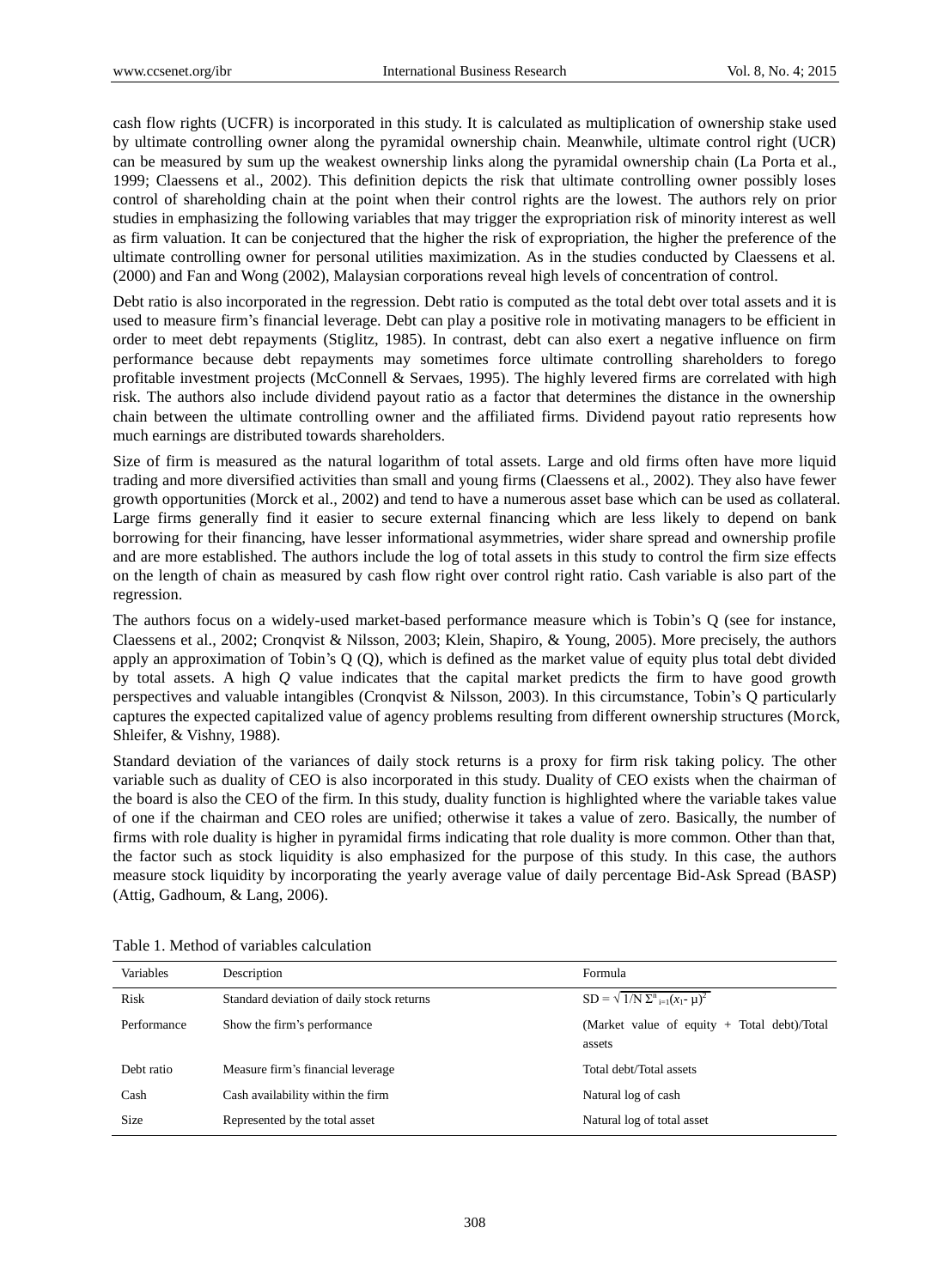| Pyramidal firm            | A pyramidal firm is a firm affiliation to pyramid whose                                                                                                                                                          | Based on public listed companies in Malaysia                             |  |  |  |  |  |  |  |
|---------------------------|------------------------------------------------------------------------------------------------------------------------------------------------------------------------------------------------------------------|--------------------------------------------------------------------------|--|--|--|--|--|--|--|
|                           | demonstrates a top-down chain of control (PAFF = 1)                                                                                                                                                              | $1 = Pyramidal firm$                                                     |  |  |  |  |  |  |  |
|                           | Non pyramidal firm is the existence of one or more firms between<br>the one affiliate and the ultimate controlling owner which has the                                                                           | $0 =$ Otherwise                                                          |  |  |  |  |  |  |  |
|                           | same voting and cash flow rights compared to pyramidal<br>$firm(NAFF = 0)$                                                                                                                                       |                                                                          |  |  |  |  |  |  |  |
| Duality                   | The same person serving as both the CEO and the chairman of the                                                                                                                                                  | $1 =$ Act as both CEO and Chairman of Boards                             |  |  |  |  |  |  |  |
|                           | company                                                                                                                                                                                                          | $0 =$ Otherwise                                                          |  |  |  |  |  |  |  |
| Financial                 | Elements of control from financial institution as the second largest                                                                                                                                             | $1 =$ Status                                                             |  |  |  |  |  |  |  |
| institution<br>holding    | shareholders act as monitoring agent help to reduce the possibility<br>of expropriation in the pyramidal structure                                                                                               | $0=$ Non status                                                          |  |  |  |  |  |  |  |
| Dividend<br>payout ratio  | Represent how much earnings are distributed to the shareholders                                                                                                                                                  | Cash dividends / (Pre tax income - Income tax)                           |  |  |  |  |  |  |  |
| Stock liquidity           | Yearly average of daily bid ask spread (BASP) is used to compute<br>the stock liquidity                                                                                                                          | $BASP = (Ask-bid)/[(Ask + bid)/2] * 100$                                 |  |  |  |  |  |  |  |
| Capital<br>expenditure    | Measure for firm's investment                                                                                                                                                                                    | Total fixed assets / Total assets                                        |  |  |  |  |  |  |  |
| Cash flow rights<br>(CFR) | Cash flow rights represent owner's actual ownership in a firm                                                                                                                                                    | Multiplication of ownership stake along the<br>pyramidal ownership chain |  |  |  |  |  |  |  |
| rights<br>Control<br>(CR) | Control ratio of a shareholder is derived by dividing the share of<br>control he can exercise either directly or indirectly over a given<br>firm, by the percentage of shares he actually possesses in that firm | The weakest ownership<br>link along<br>the<br>pyramidal ownership chain  |  |  |  |  |  |  |  |

### *3.2 The Empirical Model*

For the empirical model, the authors consider only pyramidal firms; the authors examine the factors determining the distance in the chain of ownership between the ultimate controlling owner and the affiliated firms. The cash flow right over control right ratio is used and this variable is highly (negatively) correlated to the number of layers and should, *ceteris paribus*, capture the degree of potential private benefit of expropriation. The model explaining the variability of the ownership / control ratio is as follows:

$$
(CFR / CR) = \delta_0 + \Sigma_k \, \delta_k \, COVA_k \tag{1}
$$

#### *(CFR / CR) = f (Risk, Size, Cash, TobinQ, DivR, DebtR, Liquidity, Duality, FIH)* (1a)

In model (1), the dependent variable is the ultimate ownership over ultimate control ratio (CFR/CR). CFR is cash flow rights or ultimate ownership stakes, whereas CR is control rights or ultimate control stakes. Several control variables are also included (see model  $1(a)$ ). In general, the length of chain is expected to be positively associated with firm performance, dividend payout ratio, debt, stock liquidity and second largest shareholders. On the other hand, risk, size, free cash flow and duality are expected to give negative effect to the separation length of chain.

#### **4. Data Analysis**

#### *4.1 Descriptive Statistics*

Data description on cash flow rights and ultimate control concentration for selected Malaysian pyramidal firms is also discussed in this study. The descriptive statistics are calculated and analysis of mean, median, variance and standard deviation of all the variables including control rights (CR), cash flow right (CFR), cash flow rights leverage (CFRL) and ratio cash flow right / control right (CFR/CR) are presented in Table 2.

Pyramids create cash flow rights and control rights dispersions. The amount of increased control rights (CR) from cash flow rights (CFR) appears in the variable cash flow rights leverage (CFRL). Cash flow rights leverage (CFRL) represents the difference between cash flow rights (CFR) and control rights (CR) basically held by each ultimate controlling owner. To make the differentiation between these two rights, the authors document pyramiding structures for each firm. When control rights (CR) rise and become greater than cash flow rights (CFR) or when the ultimate controlling shareholder gain effective control via complicated ownership structures such as pyramidal ownership, ultimate controlling shareholders are more likely to expropriate in such a situation.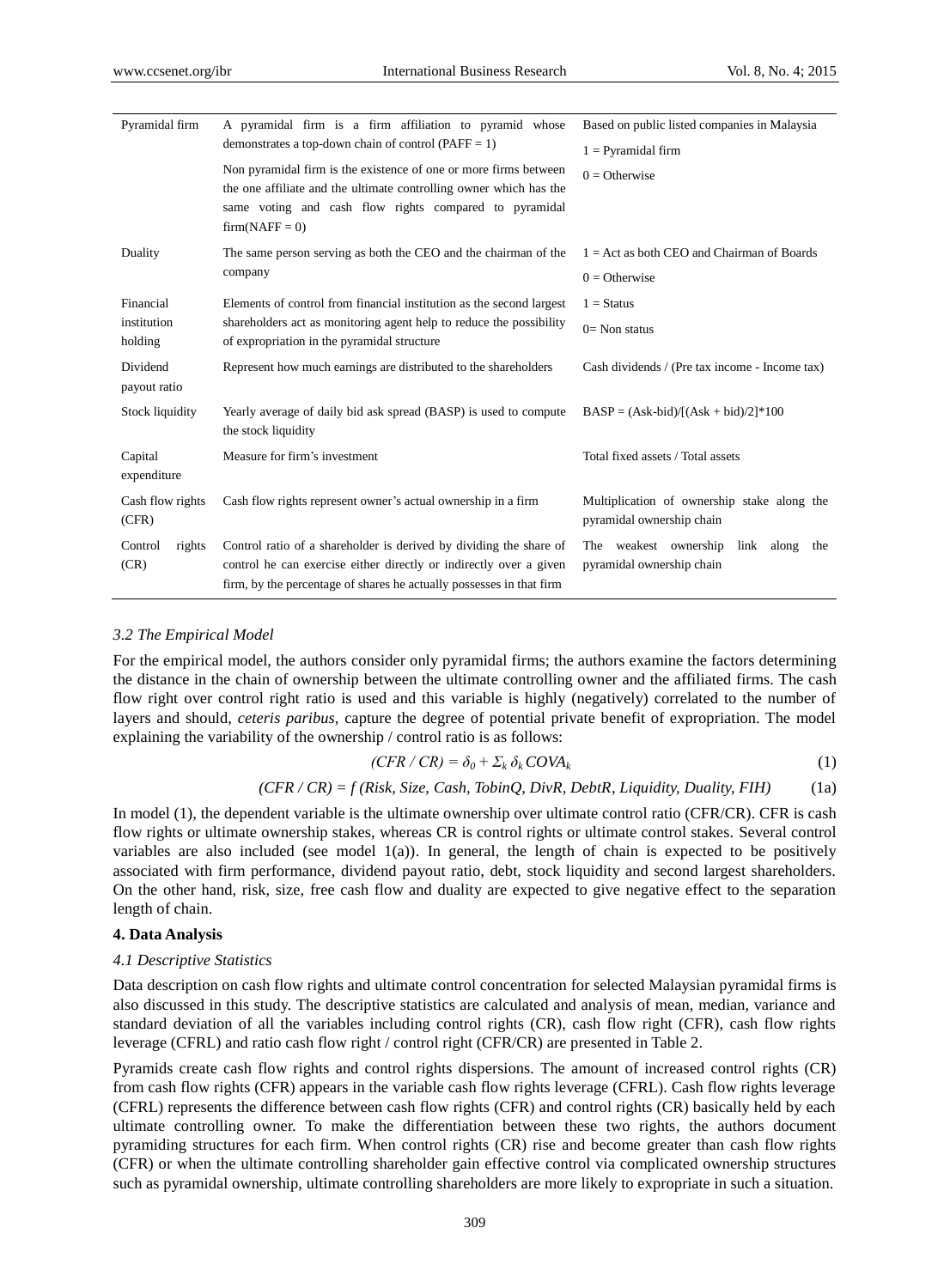For the whole sample, the mean amount of control rights is 33% (standard deviation: 9.244), with mean cash flow rights standing at 19%. The deviation in these figures means that the ultimate controlling owners receive 19% of the cash flow rights generated by the firms, but control a larger proportion of the firms' voting rights (33%). These averages are calculated over firms where at least one ultimate controlling owner possesses at least 5% of the control rights. The average value of increased control or cash flow rights leverage (CFRL) accounted for 13%.

Meanwhile, the average ratio of cash flow right (CFR) to control right (CR) is small which amounted to 0.592. To compute the corporate control concentration in pyramidal firms, both of cash flow rights and control rights are taken into consideration. Cash flow rights represent the ultimate ownership stake held by the largest ultimate controlling shareholder. Meanwhile, control rights represent the percentage of voting rights controlled by the largest ultimate controlling shareholder.

|                                         | Mean  | Max   | Min   | Var   | Std. Dev. |
|-----------------------------------------|-------|-------|-------|-------|-----------|
| Control rights                          | 0.33  | 0.54  | 0.12  | 85.46 | 9.244     |
| Cash flow rights                        | 0.19  | 0.40  | 0.05  | 62.71 | 7.919     |
| Cash flow rights leverage               | 0.13  | 0.31  | 0.04  | 38.17 | 6.178     |
| Ratio cash flow rights / Control rights | 0.592 | 0.857 | 0.156 | 0.024 | 0.154     |

Table 2. Descriptive statistics for cash flow rights and ultimate control concentration for Malaysian pyramidal firms

Based on a description of this data, the result for all of the variables has value of less than 1. The disparity between cash flow rights and control rights for ultimate controlling owners is statistically significant. This disparity is even larger for ultimate controlling owners who are individuals or families which can trigger agency problems with the minority shareholders. Agency problem in Malaysia is quite a serious issue when the pyramidal firms of under developed market have concentrated shareholding. The mean of control rights reported (33%) is higher in comparison to empirical evidences of Fan and Wong (2002) and Claessens et al. (2000). These authors reported that on average the control rights for Malaysian firms are 30.7% and 28.3% respectively. The justification for such results was because they economized on data collection by terminating the tracing of ultimate controlling owners once the control rights reached 50%. As a consequence, their control rights statistics are lower compared to those reported in this study.

Overall, the result implies that the ultimate controlling owners tend to control the firm once their excess of voting right exceeds their cash flow rights. The existence of excess control rights has a negative implication on firm performance. The result is also similar to those of Bozec and Laurin (2008) and Attig et al. (2004) studies who both document a negative effect of excess control rights on Canadian firm performance. Their results tend to create the entrenchment problem as mentioned by Morck et al. (1988).

The result of this study, however, is consistent with the view of Shleifer and Vishny (1997) that state once "large ultimate controlling owners gain nearly full control of the firm, they prefer to generate private benefits of control that are not shared by minority shareholders". Moreover, this result is also supportive of the arguments put forward by Bebchuk et al. (2000) who report that incentives for expropriation are even stronger when control rights exceed cash flow rights. The result of this study is also supported by Claessens et al. (2000) theoretical ideas who distinguish between actual ownership and voting power. By means of a pyramidal structure, the ultimate controlling owners gain more voting rights rather than cash flow rights.

# *4.2 Length of Chain Separating Ultimate Controlling Owner from Affiliates*

Table 3 presents the regression results on length of chain of ownership separating ultimate controlling owner from the affiliates. The length of chain is the dependent variable, indicated as the ultimate controlling owner's cash flow right over the control right ratio. If the ultimate controlling owner's cash flow right over control right ratio is high, it means that the deviation is low and the length of chain is short (Attig et al., 2003). In contrast, if the ratio of ultimate controlling owner's cash flow right over the control right is low, it shows that the deviation is high and the length of chain is long. This model only concentrates on the Malaysian pyramidal firms.

Table 3 investigates the length of chain factors which indicates expropriation of minority interest among Malaysian pyramidal firms. Size of firm is significant at 1% level and negatively associated to the cash flow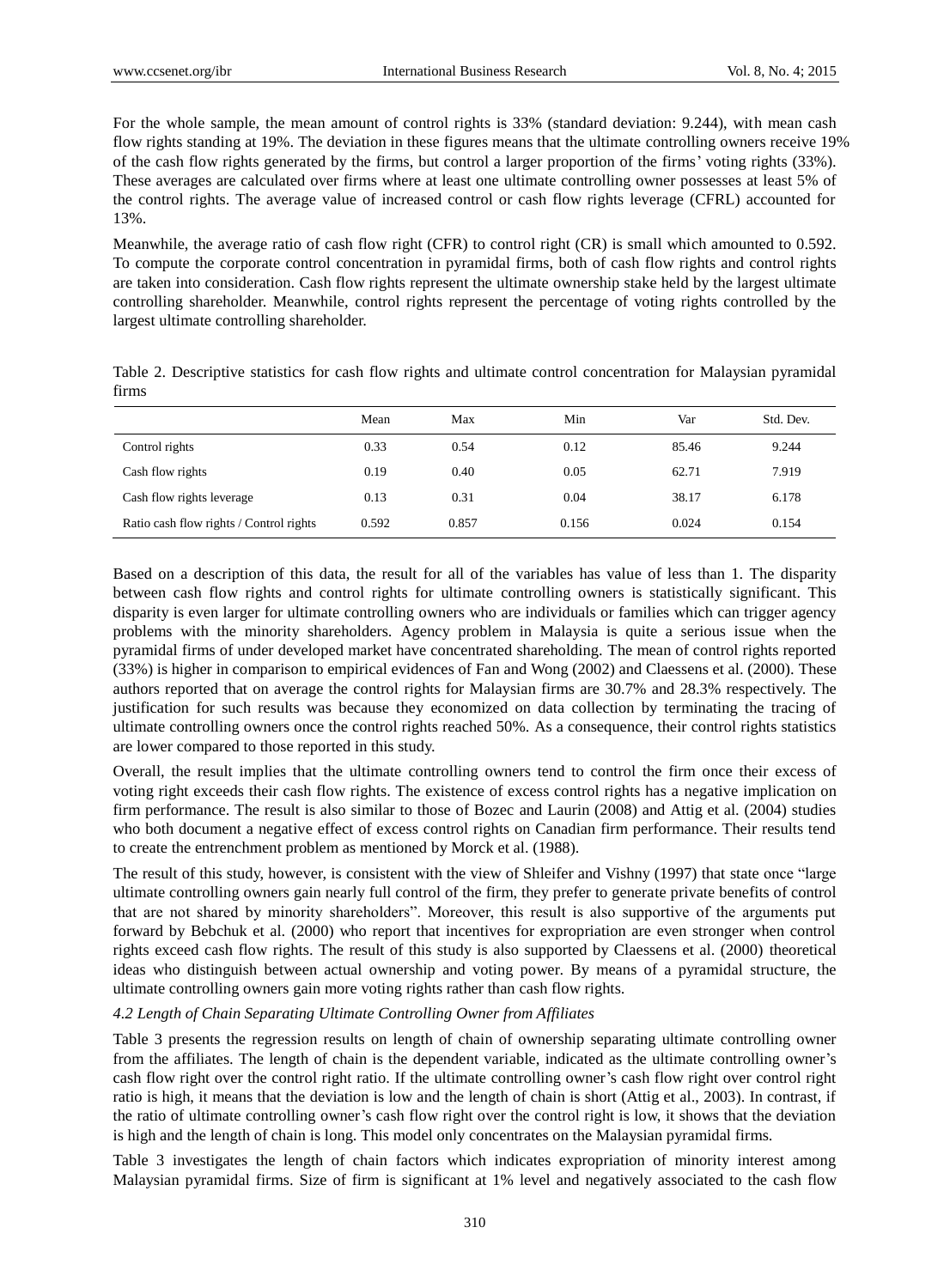right over control right ratio, thus supporting the claim that larger firms might have fewer growth opportunities (Morck et al., 2002). For the size variable, it is significantly negative related to the cash flow right over control right ratio at 1% level. Therefore, it can be conjectured that when the size is smaller, it postulates the lower the ratio of ultimate controlling owner's cash flow right over the control right.

Claessens et al. (2000) claim that most pyramidal firms in Malaysia especially the medium-size firms depict that the actual ownership and control dispersion are more pronounced giving the ultimate controlling owner an opportunity to expropriate minority shareholders' interests (Lemmon & Lins, 2003). In this case, the results report that when the ratio of cash flow right to control right is smaller among Malaysian pyramidal firms, the tendency for the ultimate controlling owner to conduct expropriating behaviour is higher, due to longer length of ultimate controlling owner chain which affects the dilution of minority shareholders' interests. Besides that, it reveals that in Malaysian pyramidal firms, the risk and cash variables are significant at 1% significance level and negatively related to the ultimate controlling owner's cash flow right over the control right ratio which is in line with previous studies.

For duality function of CEO, this variable is significantly and negatively associated to the cash flow right over control right ratio at 1% level. The results are in accordance with previous evidence conducted by Attig et al. (2003). They also report that about 93.02% (40/43) of the pyramidal firms analyzed in their study have duality CEOs in their firms. Moreover, they also remark that the firms in their study conquer the pyramidal structure; starting from the apex right to the lower bottom of one particular pyramidal structure. Another study by Michael Sampson (2008) also provides similar evidence that dual CEOs function is inversely related to the voting over control right ratio. Dual CEOs seem to pursue self interests' purposes which are not in line with shareholders' value.

| Variable           | Coefficient         | Std. error         | t-statistic | Prob.        |
|--------------------|---------------------|--------------------|-------------|--------------|
| Risk               | $-1.091041$         | 0.169475           | $-6.437785$ | $0.0000$ *** |
| Cash               | $-0.015409$         | 0.006075           | $-2.536344$ | $0.0125***$  |
| Size               | $-0.075345$         | 0.004691           | $-16.06237$ | $0.0000$ *** |
| TobinQ             | 0.061032            | 0.020056           | 3.043127    | $0.0029***$  |
| Debt ratio         | 0.009896            | 0.019618           | 0.504459    | 0.6149       |
| Div ratio          | 0.006598            | 0.012000           | 0.549852    | 0.5835       |
| Duality            | $-0.160513$         | 0.018538           | $-8.658598$ | $0.0000$ *** |
| Fin. inst          | 0.152578            | 0.062780           | 2.430371    | $0.0166***$  |
| Liquidity          | 0.009587            | 0.001955           | 4.904581    | $0.0000$ *** |
|                    | Weighted Statistics |                    |             |              |
| R-squared          | 0.267179            | Mean dependent var |             | 1.314056     |
| Adjusted R-squared | 0.248627            | S.D. dependent var |             | 1.241702     |
| S.E. of regression | 0.821441            | Sum squared resid  |             | 260.6595     |
| Durbin-watson stat | 1.927370            |                    |             |              |

Table 3. Results of regression analysis (model: length of chain)

(Dependent variable: CFR/CR)

|               |  |  |  |  | Note. (***) indicates significance level at 1% level; (**) indicates significance at 5% level and (*) indicates significance at 10% level |  |  |  |  |  |
|---------------|--|--|--|--|-------------------------------------------------------------------------------------------------------------------------------------------|--|--|--|--|--|
| (two-tailed). |  |  |  |  |                                                                                                                                           |  |  |  |  |  |

Meanwhile, debt ratio result is positively related and statistically insignificant with the voting over control right ratio. A firm with greater debt basically is located in the layer near the top tier (apex) reflecting that they engage a vital role in establishing new subsidiaries to enhance control. This shows that the bottom of pyramidal firms are smaller, thus the positive coefficient of debt implies that they do not possess inherent traits which may permit them to borrow as much.

The other variables such as TobinQ and dividend payout ratio are also regarded as important factors which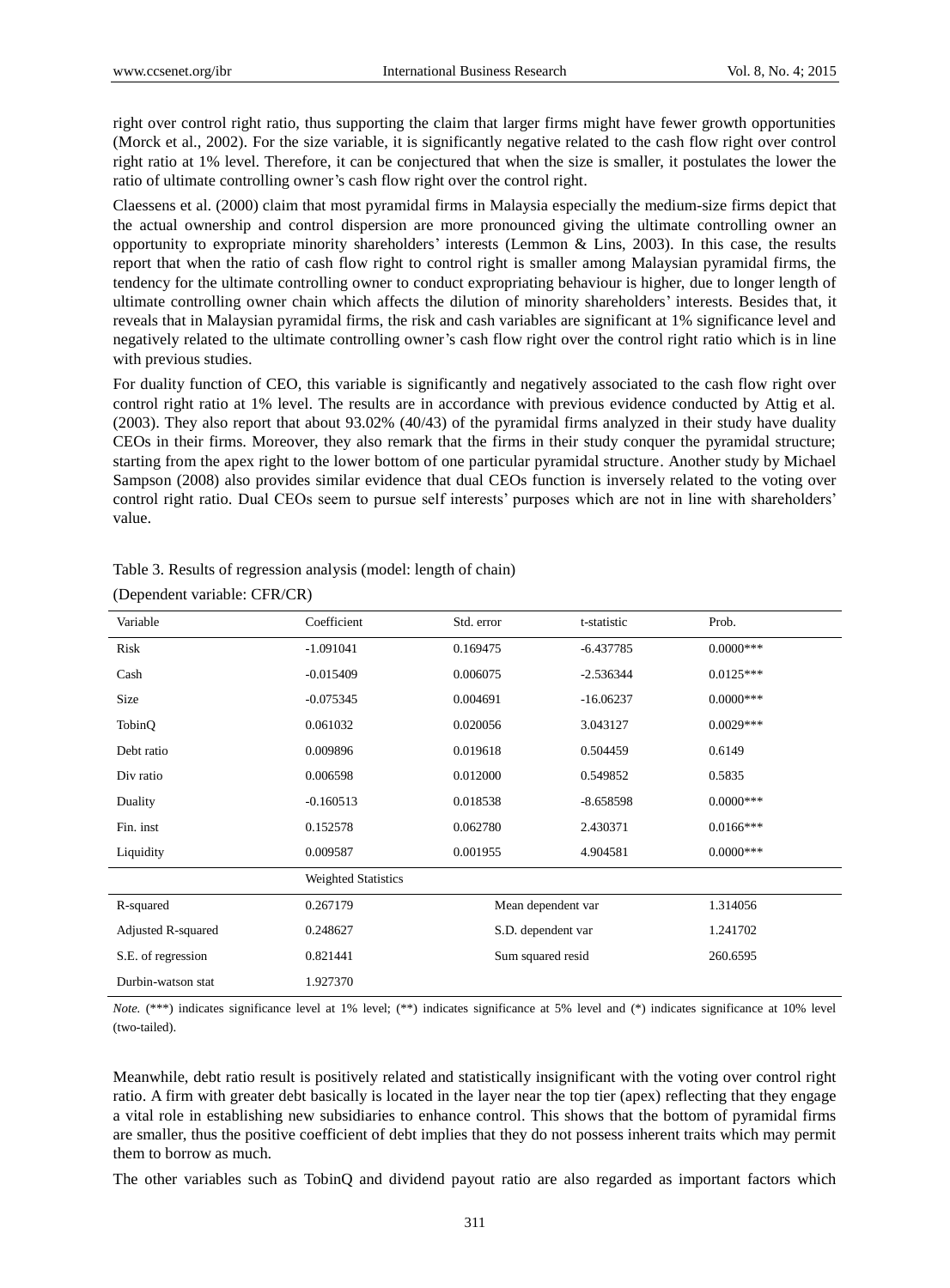influence the length of chain towards expropriation of minority interest among pyramidal firms. TobinQ which is a proxy for the firm performance is significantly and positively related to the ultimate controlling owner's cash flow right over the control right ratio at 1% level. Although dividend payout ratio and the length of chain have positive relationship between each other, but the result is insignificant. Other than that, liquidity and financial institution as second largest shareholders are both significant variables at 1% significance level which also depict positive relationship with the voting over control right ratio. Hence, it can be conjectured that the liquid stock gives more information to investors who can always opt not to buy stock prone to probability of expropriation by the ultimate controlling owner. For financial institutions as second largest shareholders, it generally increases the control level in the pyramidal firms which affect the layer of equity holdings.

#### **5. Conclusion and Recommendations**

Apparently, the presence of magnitude divergence of cash flow rights and control rights via length of chain is recognized as creating conditions that could increase the risk of expropriation of minority shareholders interest especially among Malaysian pyramidal firms. The purpose of this study to empirically examine the length of chain factors which indicates expropriation of minority interest among pyramidal firms specifically in Malaysia. In this study, the authors apply panel data to control effectively any unobservable firm heterogeneity. This study covers a twenty-one year-period leading to more robust tests.

The present study reveals that variables such as risk, cash, size, TobinQ, duality, financial institution and liquidity are statistically significant at 1% level. Length of chain is used as dependent variable which is proxied by the ultimate controlling owner's cash flow right (CFR) over control right (CR) ratio (Attig et al., 2003). The result is consistent with the entrenchment effect that indicates the wider the divergence between cash flow rights and control rights, the more likely that ultimate controlling shareholders are keen in expropriation strategy which affect the minority shareholders' interests.

Overall, these results are in line with the view of Shleifer and Vishny (1997) that of opined that once "large ultimate controlling owners gain nearly full control of the firm, they favor to generate private benefits of control that are not shared by minority shareholders". In other words, the ultimate controlling shareholders extract amount of private benefits from firm they operate and commonly they hinder themselves *not* to share the cash flows of the *firm* with *the rest of shareholders*. These results are also supportive of the arguments put forward by Bebchuk et al. (2000) that argued incentives for expropriation are even stronger when control rights exceed cash flow rights. In other words, the divergence of these two rights via the length of chain in pyramidal firms aggravates the risks of minority shareholder expropriation.

Given these findings, several potential extensions for future research emerge. Firstly is to examine cross-sectionally the other dominant attributes that ascertain some pyramidal firms towards expected expropriation or rent-seeking behavior to opt for corporate mechanisms that pay out cash. In such a context, better corporate governance practices such as dividend policy can overcome the dilution of minority shareholders' interests via length of chain in pyramidal firms. Expropriation of the minority interest will be at the very minimum level and the ultimate controlling owner has a little or no room for opportunistic behaviour that may leads to devaluation of the firms. The findings of this study is useful to the regulators in deliberating policies on issues related to corporate governance, thus determining the direction of future governance policies for Malaysian corporations. This study is also beneficial to shareholders especially minority shareholders who often have been inadequately considered and protected in choosing the best suitable practices to monitor and control their directors and managers in enhancing corporate governance.

Another extension of this study is to explore whether pyramidal structure tend to seize excess cash at the top tier rather than to those at the bottom tier. Such a finding could provide support of cash being tunneled out of the pyramidal structure. Besides that, the policy makers could initiate a policy to restrict the size of the pyramidal structure (i.e.; limiting the number of firms along the pyramidal chain), which has always been the key factor contributing to the expropriation. If such policy is executed, the ultimate controlling owner would internalize more of the cost of their expropriation conducts. There should also be a minimum investment or threshold portion of cash flow right for ultimate controlling owner over the firm at the lowest chain of the pyramidal group. This threshold needs to be implemented in order to reduce the negative influence towards dilution of minority shareholders' interests.

#### **Acknowledgements**

We would like to thank the editors and the anonymous referees of the journal for constructive comments and suggestions, which have significantly helped to improve the contents of the paper. The usual caveats apply. We also would like to extend our sincere appreciation to Ministry of Higher Education (MOHE) for providing FRGS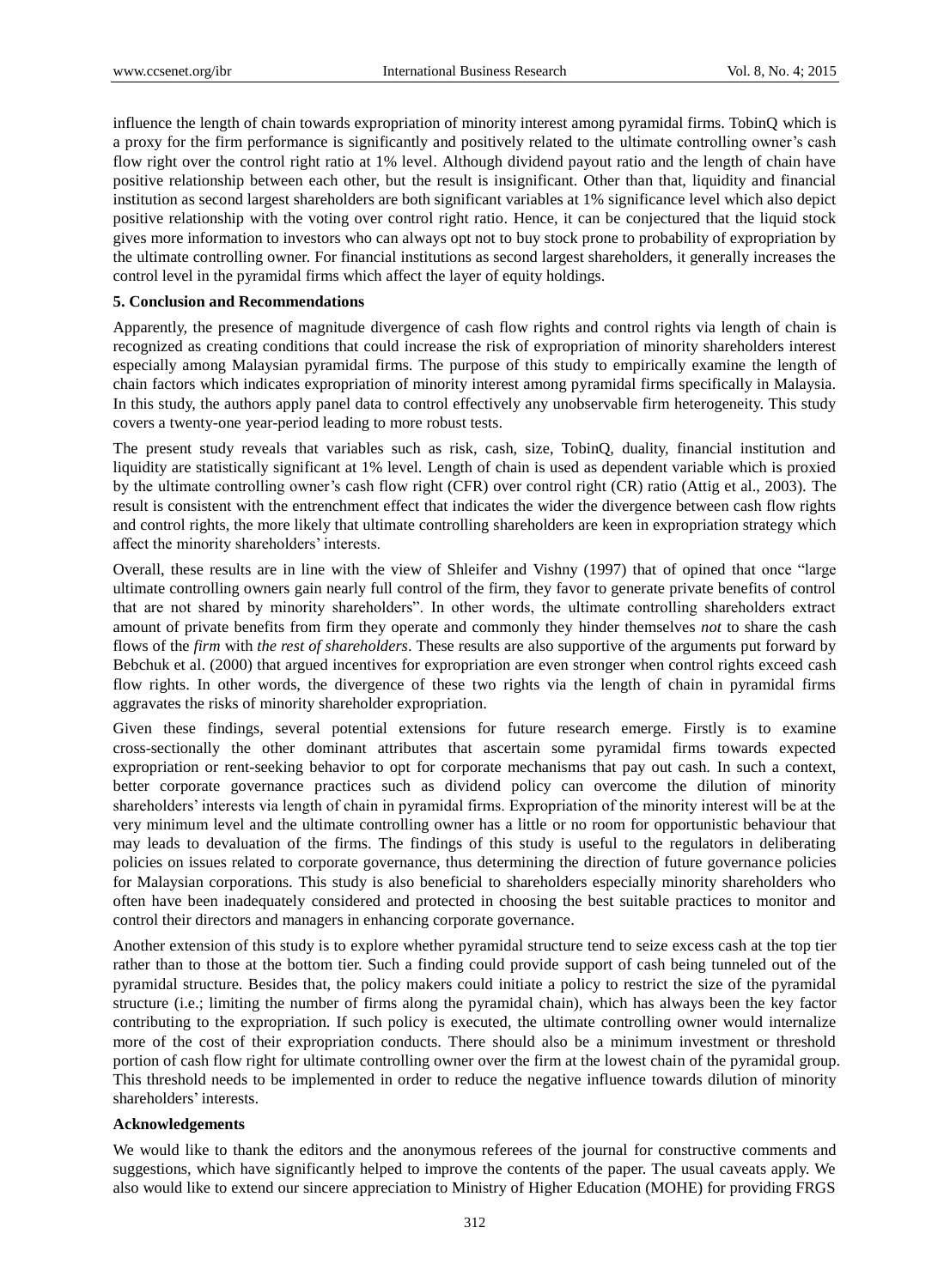grant (vote no = 600-RMI/SSP/FRGS 5/3/Fsp (80/2010) led by Prof. Dr. Norhana Salamudin of Universiti Teknologi MARA and also Research Management Institute (RMI) for facilitating the project.

### **References**

- Almeida, H., & Wolfenzon, D. (2006). A theory of pyramidal ownership and family business groups. *Journal of Finance, 61*, 2637-2680. http://dx.doi.org/10.1111/j.1540-6261.2006.01001.x
- Attig, N. (2007). Excess control and the risk of corporate expropriation: Canadian evidence. *Canadian Journal of Administrative Sciences, 24*(2), 94-106. http://dx.doi.org/10.1002/cjas.10
- Attig, N., Gadhoum, Y., & Lang, L. H. P. (2006). Effects of large shareholding on information asymmetry and stock liquidity. *Journal of Banking and Finance, 30*(10), 2875-2892. http://dx.doi.org/10.1016/j.jbankfin.2005.12.002
- Attig, N., Fischer, K., & Gadhoum, Y. (2003). *On the determinants of pyramidal ownership: Evidence on dilution of minority interests*. Halifax, Nova Scotia: Sobey School of Business, Saint Mary's University.
- Attig, N., Fischer, K. P., & Gadhoum, Y. (2004). *On the determinants of pyramidal ownership: Evidence on dilution of minority interests*. EFA 2004 Maastricht Meetings Paper No. 4592.
- Baek, J. S., Kang, J. K., & Park, K. S. (2004). Corporate governance and firm value: Evidence from the Korean financial crisis. *Journal of Financial Economics, 71*(2), 265-313. http://dx.doi.org/10.1016/S0304-405X(03)00167-3.
- Bebchuck, L. A., Cohen, A., & Ferrell, A. (2009). What matters in corporate governance? *Review of Financial Studies, 22*(2), 783-827. http://dx.doi.org/10.1093/rfs/hhn099
- Bebchuk, L., Kraakman, R., & Triantis, G. (2000). *Stock pyramids, cross ownership, and dual class equity: The creation and agency costs of separating control from cash flow rights in concentrated corporate ownership.* Edited by Randall Morck, University of Chicago Press.
- Black, S. B., Kim, W., Jang, H., & Park, K. S. (2010). *How corporate governance affects firm value: Evidence on channels from Korea*. Finance Working Paper No. 103/2005; KDI School of Pub Policy and Management Paper No. 08-19; Northwestern Law and Econ Research Paper No. 09-23; University of Texas Law, Law and Econ Research Paper No. 51; McCombs Research Paper Series No. 01-05. http://dx.doi.org/10.2139/ssrn.1365945
- Bozec, R., Dia, M., & Bozec, Y. (2010). Governance-performance relationship: A re-examination using technical efficiency measures. *British Journal of Management, 21*(3), 684-700. http://dx.doi.org/10.1111/j.1467-8551.2008.00624.x
- Bozec, Y., & Laurin, C. (2004). Concentration des droits de propriété séparation entre participation au capital et contrôle des votes et performance opérationnelle des sociétés: Une étude Canadienne. *Finance Contrôle Stratégie, 7*(2), 123-164.
- Bozec, Y., & Laurin, C. (2008). Large shareholder entrenchment and performance: Empirical evidence from Canada. *Journal of Business, Finance and Accounting, 35*(1), 25-49. http://dx.doi.org/10.1111/j.1468-5957.2007.02066.x
- Bunkanwanicha, P., & Wiwattanakantang, Y. (2008). *Allocating risk across pyramidal tiers: Evidence from Thai business group*. Institute of Economic Research, Hitotsubashi University, Tokyo, Japan.
- Chapelle, A. (2005). Separation between ownership and control: Where do we stand? *Journal of Corporate Ownership and Control, 2*(2), Winter 2005.
- Cheung, Y. L., Rau, P. R., & Stauraitis, A. (2006). Tunneling, propping and expropriation: Evidence from connected party transactions in Hong Kong. *Journal of Financial Economics, 82*, 343-386. http://dx.doi.org/10.1016/j.jfineco.2004.08.012
- Chu, E. Y., & Cheah, K. G. (2006). Does ownership structure matter? Evidence from Malaysian equity market. *Corporate Ownership and Control, 4*(1), 77-90.
- Claessens, S., Djankov, S., & Lang, L. H. P. (1999). *Who control East Asian corporations?* World Bank Working Paper 2054.
- Claessens, S., Djankov, S., & Lang, L. H. P. (2000). The separation of ownership and control in East Asian corporations. *Journal of Financial Economics, 58*, 81-112. http://dx.doi.org/10.1016/S0304-405X(00)00067-2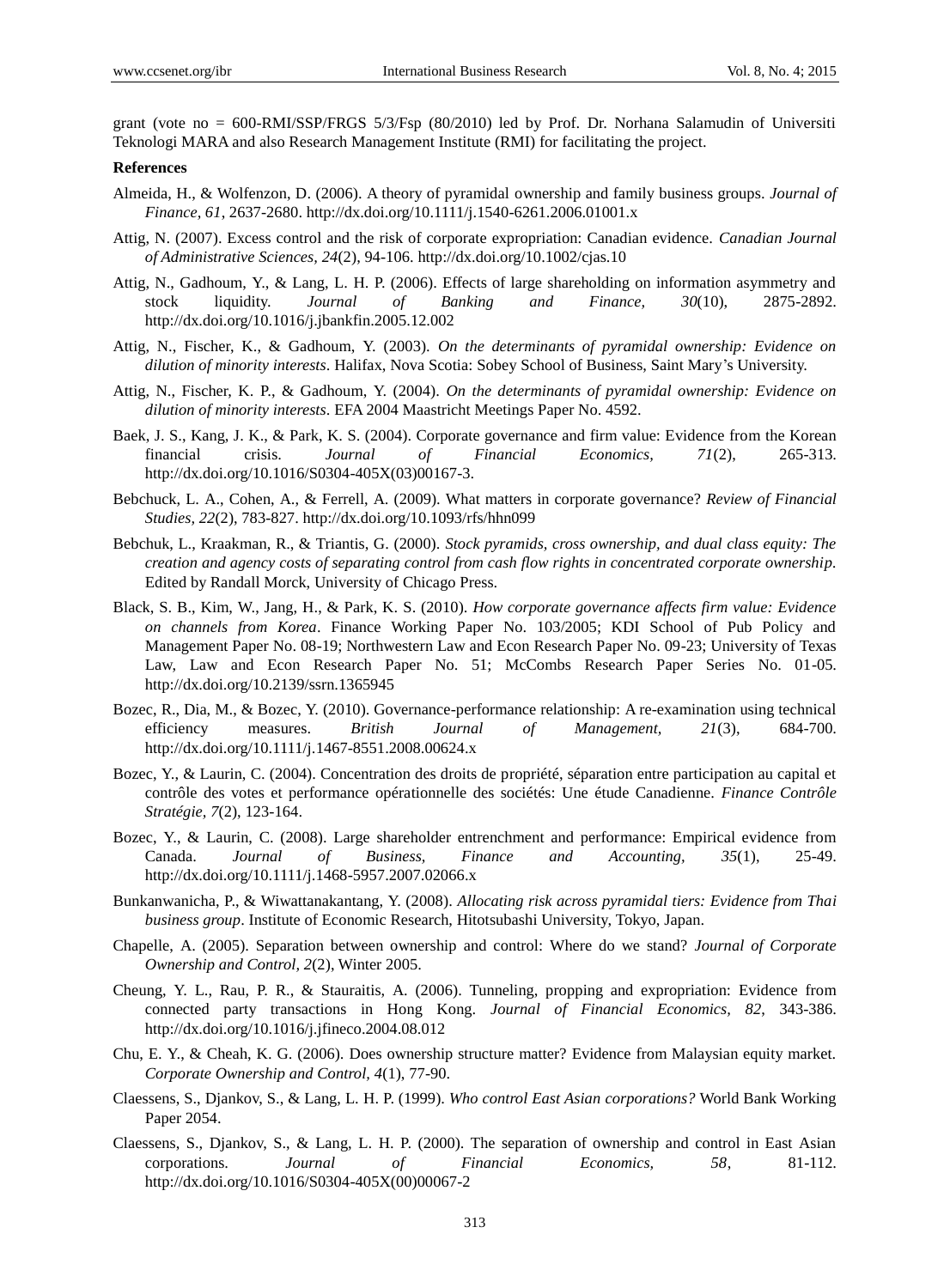- Claessens, S., Djankov, S., Fan, J. P. H., & Lang, L. H. P. (2000a). *Expropriation of minority shareholders in East Asia*. CEI Working Paper Series No. 2000-4.
- Claessens, S., Djankov, S., Fan, J. P. H., & Lang, L. H. P. (2000b). *The costs of group affiliation: Evidence from East Asia*. World Bank Working Paper. http://rru.worldbank.org/research/interest/prr\_stuff?working\_papers?2088.pdf
- Claessens, S., Djankov, S., Fan, J. P. H., & Lang, L. H. P. (2002). Disentangling the incentive and entrenchment effects of large shareholding. *The Journal of Finance, 57*(6), 2741-2771. http://dx.doi.org/10.1111/1540-6261.00511
- Clarkson, P., Li, Y., & Richardson, G. (2004). The market valuation of environmental expenditures by pulp and paper companies. *The Accounting Review, 79*, 329-353. http://dx.doi.org/10.2308/accr.2004.79.2.329
- Cronqvist, H., & Nilsson, M. (2003). Agency costs of controlling minority shareholders. *Journal of Financial and Quantitative Analysis, 38*, 695-719. http://dx.doi.org/10.2307/4126740
- Du, J., & Dai, Y. (2005). Ultimate corporate ownership structures and capital structures: Evidence from East Asian economies. *Corporate Governance: An International Review, 13*(1), 60-71. http://dx.doi.org/10.1111/j.1467-8683.2005.00403.x
- Faccio, M., & Lang, L. H. P. (2002). The ultimate ownership of Western European corporations. *Journal of Financial Economics, 65*(3), 365-395. http://dx.doi.org/10.1016/S0304-405X(02)00146-0
- Fan, J. P. H., & Wong, T. J. (2002). Corporate ownership structure and the informativeness of accounting earnings in East Asia. *Journal of Accounting and Economics, 33*, 401-425. http://dx.doi.org/10.1016/S0165-4101(02)00047-2
- Fauzias, M. N., & Bany, A. (2005). Pyramiding effect on firm's investment decision among Malaysian distress companies. *Journal of Corporate Ownership and Control, 3*(1), 163-172.
- Fauzias, M. N., & Zunaidah, S. (2007). *The interaction effect between ownership structure and board governance on dividends: Evidence from Malaysian listed firms.* Proceedings of the Malaysian Finance Association 9th Annual Conference, Shah Alam, Selangor, Malaysia: UKM and UPM.
- Friedman, E., Johnson, S., & Mitton, T. (2003). Propping and tunneling. *Journal of Comparative Economics, 31*(4), 732-750. http://dx.doi.org/10.1016/j.jce.2003.08.004
- Hughes, J. P. (2009). Corporate value, ultimate control and law protection for investor in Western Europe. *Management Accounting Research, 20*, 41-52. http://dx.doi.org/10.1016/j.mar.2008.10.004
- Joh, S. W. (2003). Corporate governance and firm profitability: Evidence from Korea before the economic crisis. *Journal of Financial Economics, 68*, 287-322. http://dx.doi.org/10.1016/S0304-405X(03)00068-0
- Khatri, Y., Leruth, L., & Piesse, J. (2002). *Corporate performance and governance in Malaysia*. IMF Working Paper 02/152, Washington: International Monetary Fund.
- Klein, P., Shapiro, D., & Young, J. (2005). Corporate governance, family ownership and firm value: The Canadian evidence. *Corporate Governance: An International Review, 13*(6), 769-784. http://dx.doi.org/10.1111/j.1467-8683.2005.00469.x
- La Porta, R., Lopez, F., & Shleifer, A. (1999). Corporate ownership around the world. *Journal of Finance, 55*(1), 1-33.
- La Porta, R., Lopez, F., Shleifer, A., & Vishny, R. W. (2000a). Investor protection and corporate governance. *Journal of Financial Economics, 58*(1-2), 3-27. http://dx.doi.org/10.1016/S0304-405X(00)00065-9
- La Porta, R., Lopez, F., Shleifer, A., & Vishny, R. W. (2000b). Agency problems and dividend policies around the world. *The Journal of Finance, LV*(1), 1-33. http://dx.doi.org/10.1111/0022-1082.00199
- Lemmon, M. L., & Lins, K. V. (2003). Ownership structure, corporate governance and firm value: Evidence from East Asian financial crisis. *The Journal of Finance, LVIII*(4), 1445-1468. http://dx.doi.org/10.1111/1540-6261.00573
- Lins, K. V. (2003). Equity ownership and firm value in emerging markets. *Journal of Financial and Quantitative Analysis, 38*, 159-184. http://dx.doi.org/10.2307/4126768
- McConnell, J., & Servaes, H. (1995). Equity ownership and the two faces of debt. *Journal of Financial Economics, 39*, 131-57. http://dx.doi.org/10.1016/0304-405X(95)00824-X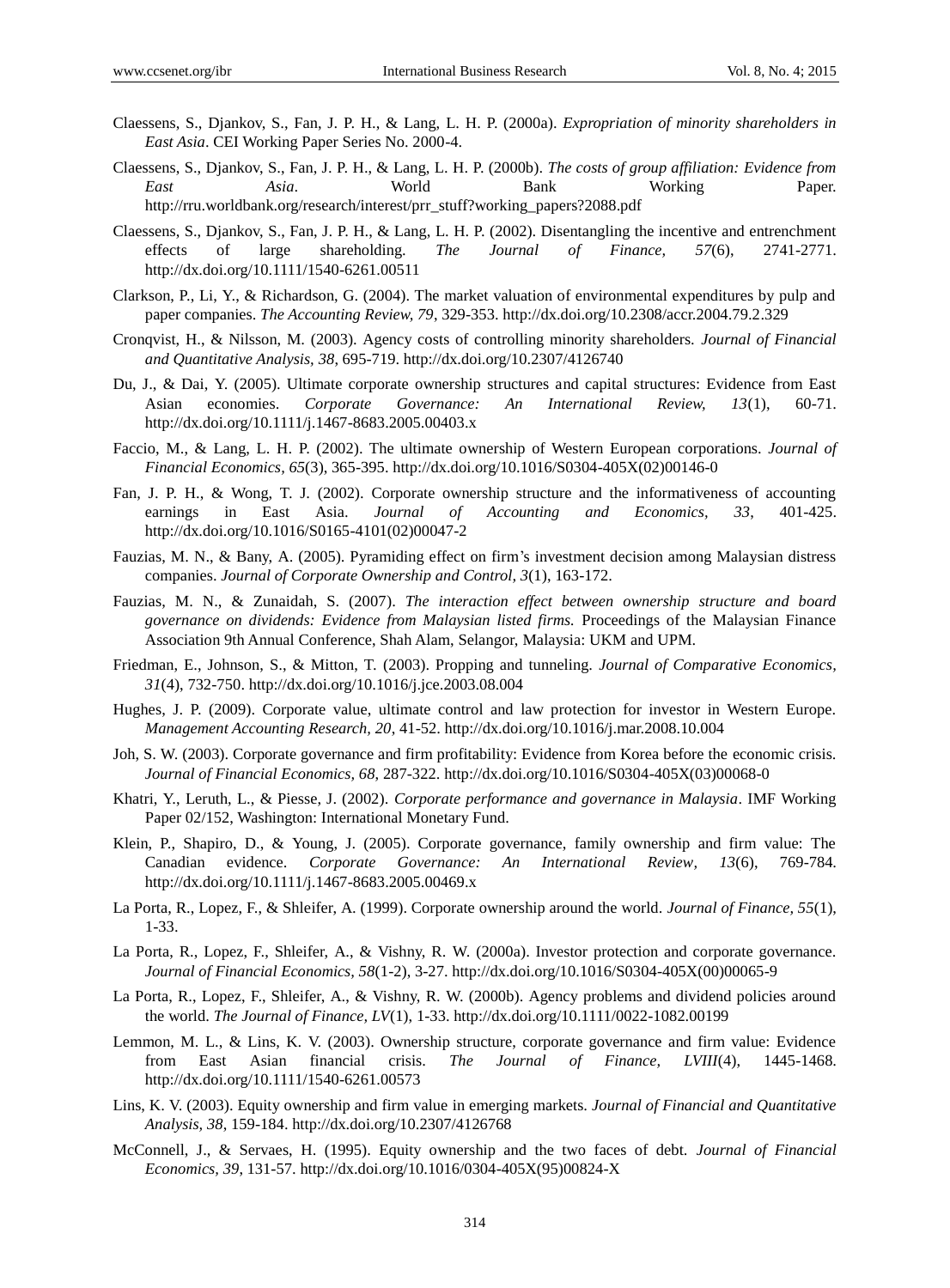- Michael, S. (2008). *Is CEO/chair duality associated with greater likelihood of an international acquisition?* Kelley School of Business, Indiana University.
- Mitton, T. (2002). A cross-firm analysis of the impact of corporate governance on the East Asian financial crisis. *Journal of Financial Economics, 64*, 215-241. http://dx.doi.org/10.1016/S0304-405X(02)00076-4
- Morck, R., Shleifer, A., & Vishny, R. W. (1988). Management ownership and market valuation. *Journal of Financial Economics, 20*, 293-315. http://dx.doi.org/10.1016/0304-405X(88)90048-7
- Morck, R., Stangeland, A. D., & Yeung, B. (2001). *Inherited wealth, corporate control and economic growth: The Canadian disease*. Nber Working Paper No. 6814.
- Morck, R., Stangeland, D., & Yeung, B. (2002). Inherited Wealth, corporate control and economic growth: The Canadian disease in concentrated corporate ownership. In R. Morck (Ed.), *National Bureau of Economic Research Conference Volume*. University of Chicago Press.
- Riyanto, Y. E., & Toolsema, L. A. (2008). Tunnelling and propping: A justification for pyramidal ownership. *Journal of Banking and Finance, 32*, 2178-2187. http://dx.doi.org/10.1016/j.jbankfin.2007.12.044
- Shleifer, A., & Vishny, R. W. (1997). A survey of corporate governance. *Journal of Finance, 52*, 737-782. http://dx.doi.org/10.1111/j.1540-6261.1997.tb04820.x
- Stiglitz, J. E. (1985). Credit markets and the control of capital. *Journal of Money Credit Banking, 17*(2), 133-152. http://dx.doi.org/10.2307/1992329
- Tam, O. K., & Tan, M. G. S. (2007). Ownership, governance and firm performance in Malaysia. *Corporate Governance: An International Review, 15*(2), 208-222. http://dx.doi.org/10.1111/j.1467-8683.2007.00555.x
- Villalonga, B., & Amit, R. (2006). How do family ownership, control and management affect firm value. *Journal of Financial Economics, 80*, 385-417. http://dx.doi.org/10.1016/j.jfineco.2004.12.005
- Zheka, V. (2006). *Does corporate governance causally predict firm performance? Panel data and instrumental variables evidence*. CERT Discussion Paper No. DP06/05. http://dx.doi.org/10.2139/ssrn.877913

#### **Appendix A**



Figure A1. Group ownership structure for the Berjaya group

Source: Various Annual Reports of Berjaya Group Affiliates (2007).